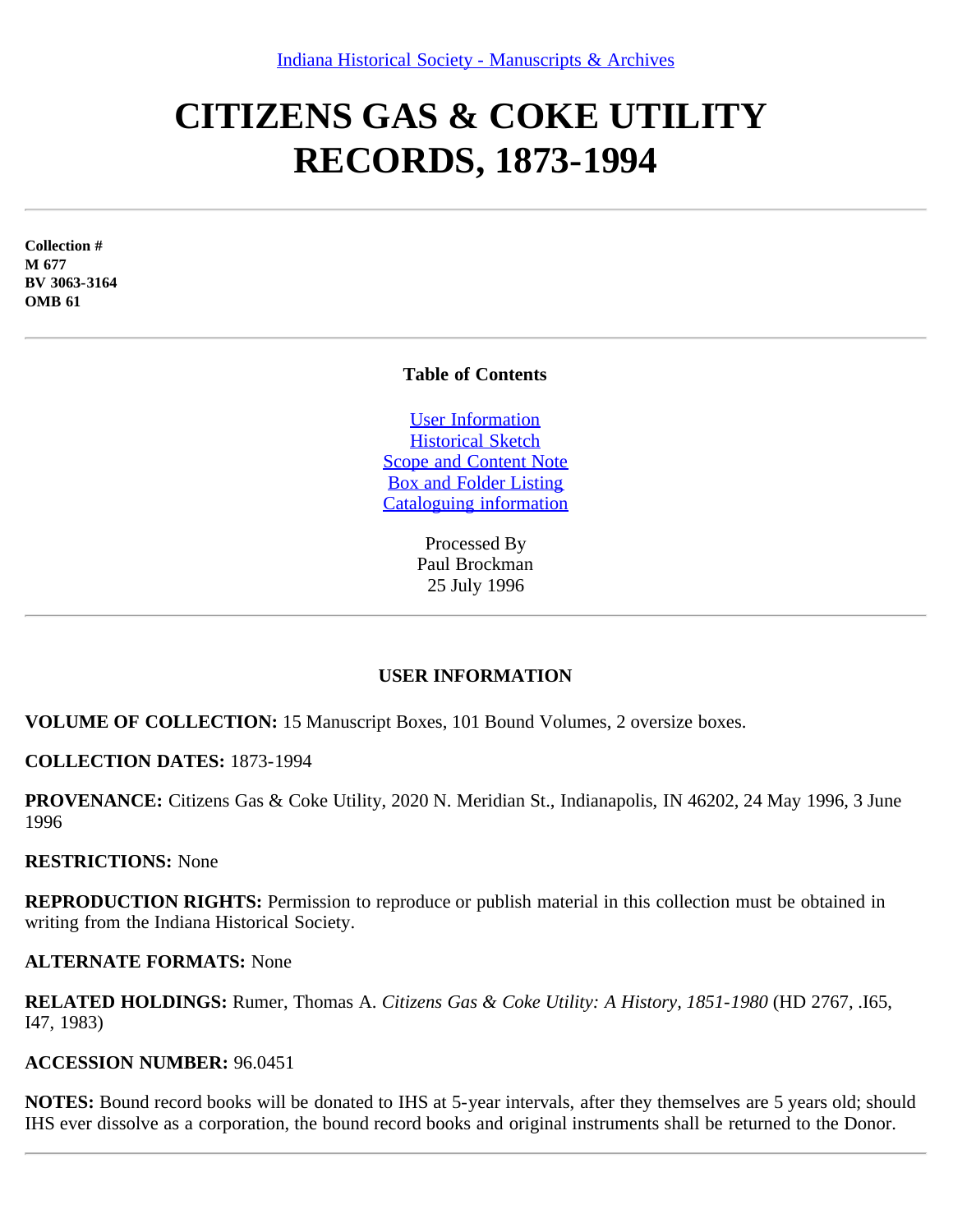# **HISTORICAL SKETCH**

<span id="page-1-0"></span>Citizens Gas & Coke Utility, a municipal public trust, was created in 1906 as a successor to the Consumers Gas Trust Company, started in 1887 in an attempt to develop the natural gas recently discovered in east central Indiana. The gas industry in Indianapolis had its beginnings in 1851 with artificial gas being used for the lighting of city streets. The Indianapolis Gas Light & Coke Company was given a special charter to lay pipes and erect gas works. This type of gas lighting was later operated by two companies named Citizens Gas Light & Coke Company and another named the Indianapolis Gas Light & Coke Company. Natural gas pumped into Indianapolis for use as fuel by the Consumers Gas Trust Company reached the city in December, 1888. Its rival was the Indianapolis Gas Company, incorporated in 1890 as the successor to the Indianapolis Gas Light & Coke Company and the Indianapolis Natural Gas Company, and controlled by directors in New York. Citizens Gas Company, incorporated in 1906, took over Consumers' operations in May, 1907. Citizens and Indianapolis Gas merged in 1913, with the name remaining Citizens Gas Company. The company operated out of offices in the Majestic Building, 49 S. Pennsylvania St. In 1918 Citizens purchased the Milburn Coal Company of West Virginia to help ease its coal supply limitations. That company was then renamed the Milburn Coal & By-Products Company.

In March, 1929, the Indianapolis Board of Works gave Citizens Gas Company formal notice of its intention to exercise its ownership option under the 1905 franchise agreement. The transfer from trust to public ownership occurred in 1935 when the Indiana General Assembly vested ownership in Citizens Gas & Coke Utility in the city of Indianapolis in the form of a public charitable trust. Under this arrangement the utility uses no tax money with the consumers acting as beneficiaries of the trust. The company is overseen by a Board of Trustees (5) who appoints a Board of Directors (7). The directors named initially named Thomas Law Kemp general manager of the company and Dean T. Burns superintendent of the Prospect St. plant. Burns replaced Kemp in 1952 and Victor C. Seiter succeeded Burns in 1965. Richard A. Steele became general manager in 1973, succeeding Seiter.

By an agreement with the Panhandle Eastern Pipe Line of Texas, Citizens has been providing natural gas fuel for its customers since 1951. In the 1990s, approximately 85% of Citizens' customers use natural gas for fuel. The company also continues to produce naturalized coke, originally used for heating, but now sold to foundries and blast furnaces. In 1956 the company moved from the Majestic Building to its new headquarters at the 2000 block of N. Meridian. The Milburn By-Products Coal Company's name was changed to the Citizens By-Products Coal Company in 1957 to allow for the storage of underground gas.

Sources:

*Encyclopedia of Indianapolis,* pp. 427-428 *Citizens Gas & Coke Utility: A History, 1851-1980 Journal Handbook of Indianapolis,* p. 140

## **SCOPE AND CONTENT NOTE**

<span id="page-1-1"></span>The bulk of the collection consists of the minute books for the board of directors of Citizens Gas & Coke and related companies, 1873-1986. Included are minutes and records for the Indianapolis Gas Light & Coke Co., 1873-1894, Indiana Natural Gas Co., 1887-1894, Electric Lighting, Gas Heating, & Illuminating Co., 1881-1913, Indianapolis Gas Co., 1890-1930, Citizens Gas Co., 1905-1930, Citizens Gas & Coke Utility, Board of Directors Minutes, 1929-1986, and Milburn By-Products Coal Co., Board of Directors Minutes, 1918-1967. Also contained are the company's official scrapbooks of relevant newspaper clippings, 1912-1972. There are also accounting related records such as accounting reports, 1935, reports on condition of affairs, 1936-1946, operating reports, 1956-1959, utility monthly statements, 1936-1939, comparative financial statements, 1947-1955, and quarterly and annual reports filed with the city controller, 1936-1945.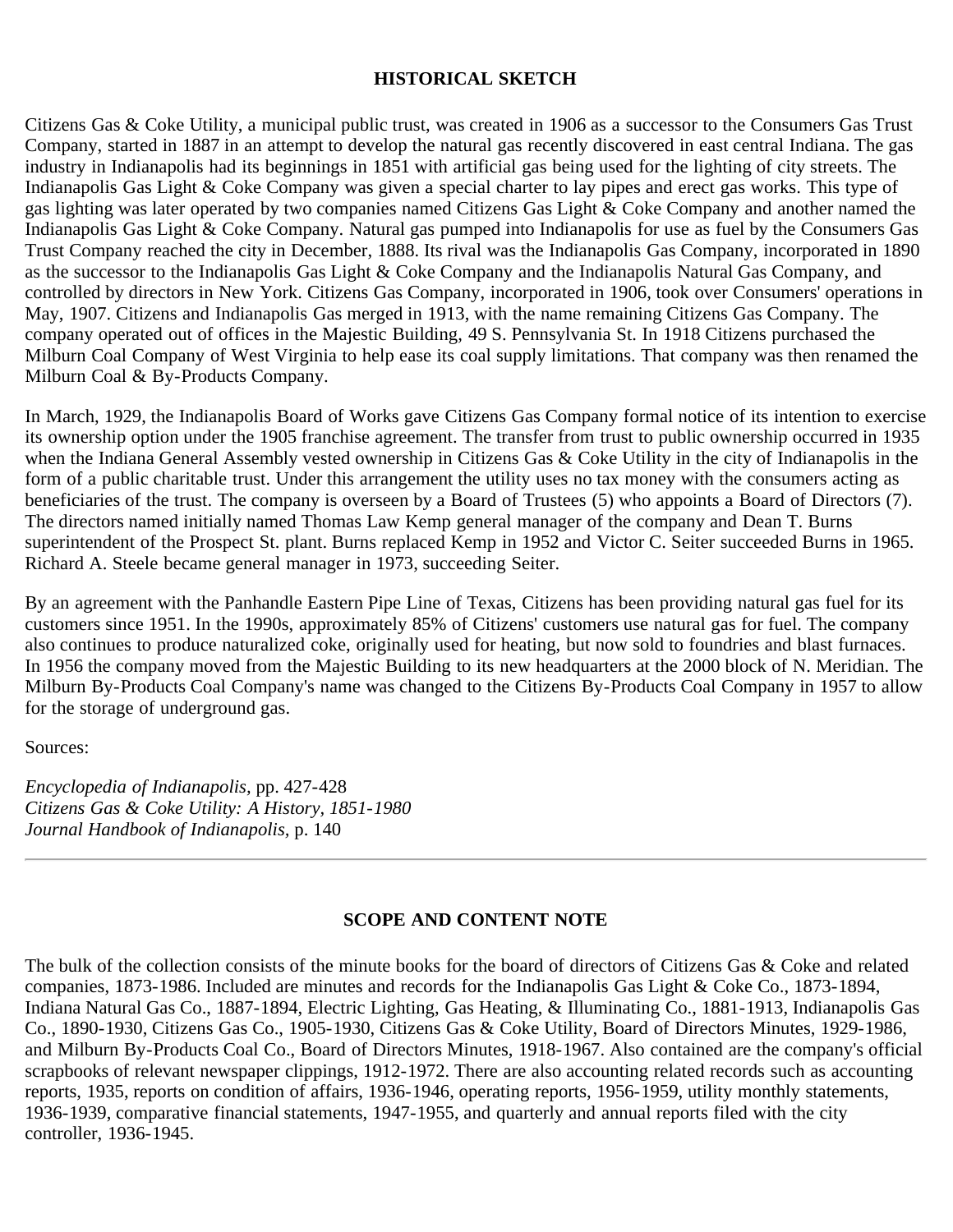Other items in the collection include historically related contract and property documents such as right of way assignments, property transfers, leases, and assignment of franchises, 1905-1929. Also included are financial documents regarding the issuing, redemption, and retiring of preferred and common stock, 1921-1935 as well as cremation affidavit certificates for bonds and mortgages, 1914-1943. Also contained are publications such as The Gas Flame, 1970-1971, publicity news releases, 1967, private scrapbooks, advertising scrapbooks, 1967 & 1973, and brochures regarding gas conversion and gas revenue bonds, 1956 & 1961.

#### **BOX AND FOLDER LISTING**

# <span id="page-2-0"></span>**BOX 1: Contracts and Property Documents, 1905-1929 FOLDER**

- 1 Sale & Assignment of Rights, U.S. Encaustic Tile Works, August, 1910
- 2 Franchise, Town of Broad Ripple, December, 1911
- 3 Franchise, Town of Beech Grove, May, 1929
- 4 Franchise to Potts, Stalnaker & Schmidt, May, 1906
- 5 Option to Purchase Gas Trust Co., May, 1907
- 6 Sale Contract, Consumers Gas Trust Co., May, 1907
- 7 Contract Approved Ordinance, Citizens Gas, Indianapolis, November, 1911
- 8 Indianapolis Franchise to Citizens Gas, August, 1905
- 9 Option to Purchase, Consumer Gas Trust Co., Jan., 1907
- 10 Consumers Gas Trust Co., Right of Way Assignments to Citizens Gas, July, 1908
- 11 Permit to Sell Gas in Woodruff Place, May, 1909
- 12 Franchise Surrender to and Permit From Indianapolis, 1921
- 13 Declaration Surrender to and Permit From Broad Ripple, August, 1901
- 14 Surrender of Franchise and By-Laws Amendments, n.d.
- 15 Lease from Indianapolis Gas Co., September, 1913
- 16 Lease from Indianapolis Gas Co., May, 1913
- 17 Indianapolis Gas Co., Certification of Mortgage, January, 1915
- 18 Contract with Indianapolis Gas Co. Syndicate, January, 1913
- 19 Indianapolis Chamber of Commerce, Stock Share, April, 1918

#### **BOX 2: Financial and Property Documents, 1905-1953**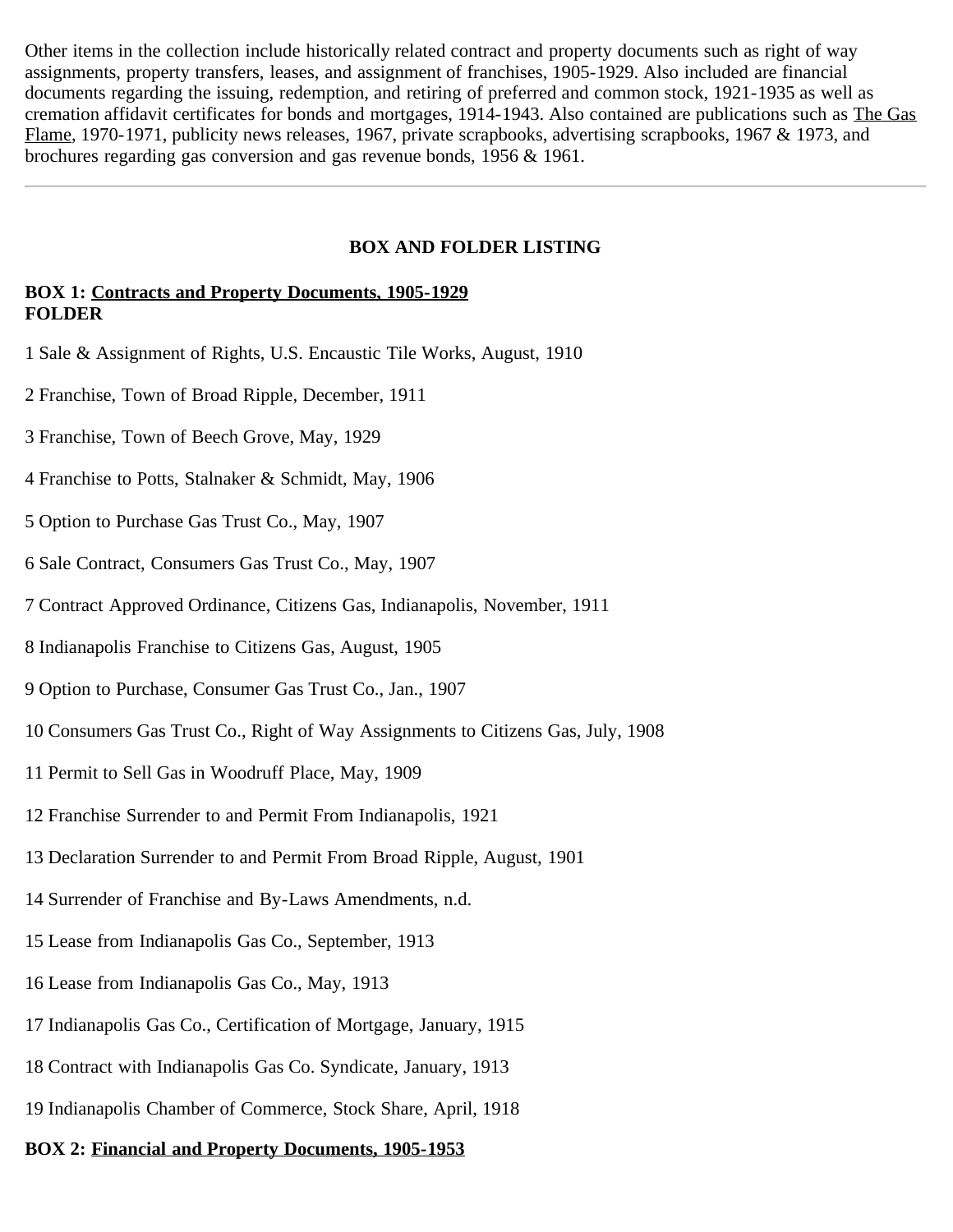#### **FOLDER**

- 1 Authorization to Issue Stock, October, 1921
- 2 Amendment to Articles of Incorporation, August, 1921
- 3 Certificate to Issue Common Stock, May, 1911
- 4 Certificate to Issue Common Stock, May, 1906
- 5 Certificate to Issue Preferred Stock, August, 1921
- 6 Certificate Regarding Articles of Incorporation, August, 1921
- 7 Legal Opinion Regarding Property Transfer, September, 1935
- 8 Legal Opinions Regarding Property Transfer, September, 1935
- 9 Resolution Regarding Common Stock Retirement, June, 1935
- 10 Resolution, Preferred Stock Redemption, June, 1935
- 11 Resolution, Retirement of Common Stock, June, 1905
- 12 Resolution, Retirement of Preferred Stock, June, 1935
- 13 Resolution Authorizing Prepayment of Preferred Stock, July, 1935
- 14 List of Property, June, 1923
- 15 Receipts for Documents Removed from Safely Deposit Box, 1931-1934
- 16 Certificate of Safekeeping, April, 1939
- 17 Release, *Barker v. City of Indianapolis et al*, February, 1941
- 18 Chase National Bank Disposition of Funds, May, 1942
- 19 Releases (2), Indianapolis Gas Co., May, 1942
- 20 Cremation Certificate, Unissued Mortgage Bonds, May, 1942
- 21 Receipts, Gas Utility Revenue Bonds, June, 1942
- 22 Board of Tax Commissioners, Assessments, October, 1942
- 23 Majestic Building Lease, September, 1935
- 24 Cremation Affidavit Certificates, 1914-1935
- 25 Cremation Affidavit Certificates, First & Refunding Mortgage, 1925-1945, Folder 1
- 26 Cremation Affidavit Certificates, First & Refunding Mortgage, 1925-1945, Folder 2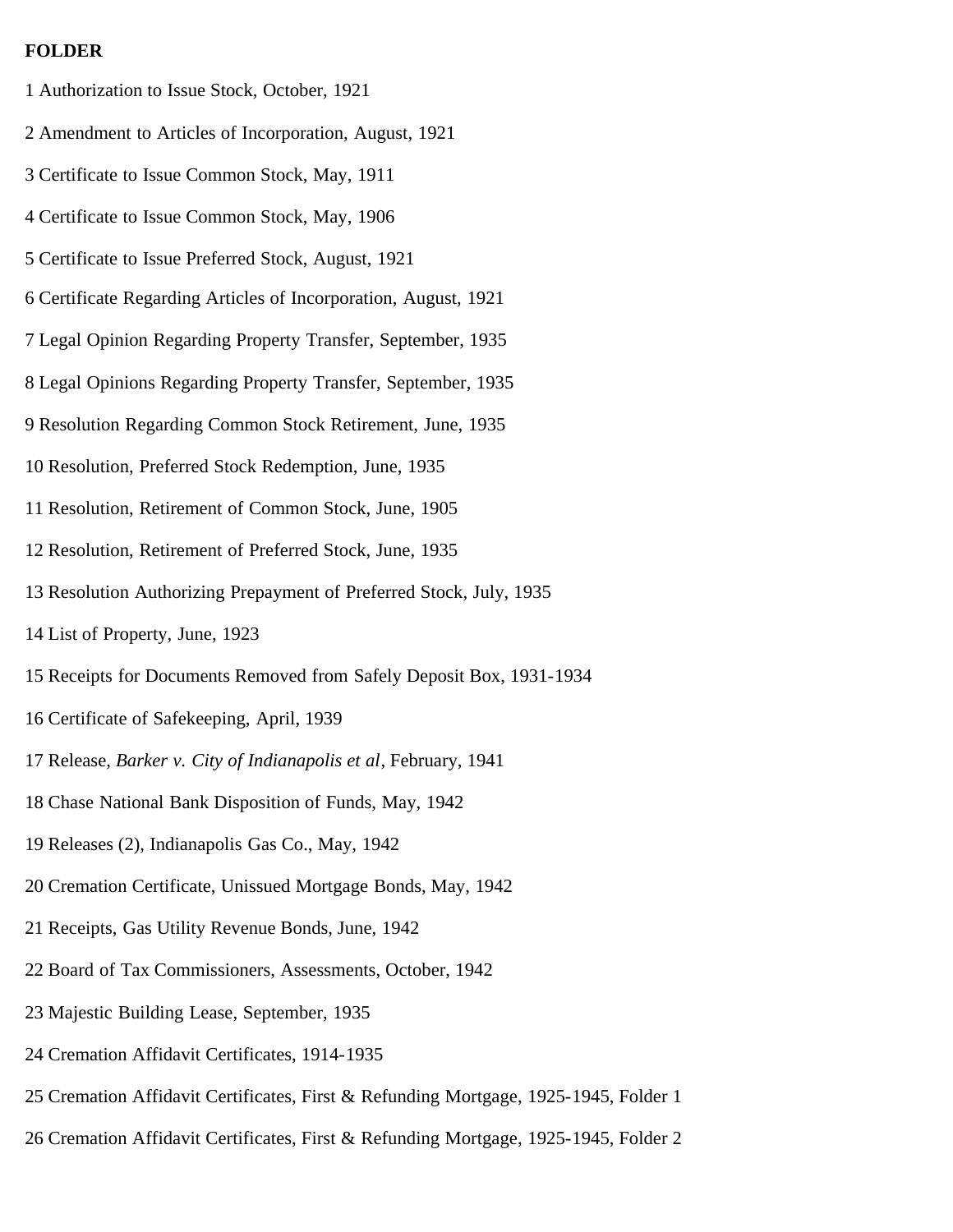- 27 Cremation Affidavit Certificates, Gas Utility Revenue Temporary Bonds, 1942
- 28 Cremation Affidavit Certificates, Revenue Bonds & Coupons, 1943, Folder 1
- 29 Cremation Affidavit Certificates, Revenue Bonds & Coupons, 1943, Folder 2
- 30 Certificate of Final Dissolution, July, 1946
- 31 Letter, Utility Director & General Manager to City Council Declining Summons, April, 1947
- 32 Orders for Temporary Injunction, April, 1947
- 33 Approved Resolution Electing Social Security, 1953

## **BOX 3: Minute Books and Printed Reports From Board Minute Books, 1982-1993 FOLDER**

- 1 (BV 3063-3128) Minutes & Records, 1873-1994, individually listed below
- 2 Gas Utility Revenue Bonds, 1982 Series (from BV 3107)
- 3 Proposed 1993 Budget, "Attachment A" (from BV 3114)
- 4 Proposed 1993 Budget, "Attachment A" (from BV 3114)
- 5 Revenue Refunding Bonds, 1993, "Exhibit A" (from BV 3115)
- 6 Supplemental Trust Indenture, 1993, "Exhibit B" (from BV 3115)
- 7 Bond Purchase Agreement, Feb., 1993, "Exhibit C" (from BV 3115)
- 8 Escrow Deposit Agreement, Feb., 1993, "Exhibit D" (from BV 4015)
- 9 Escrow Funding Agreement, 1993, "Exhibit E" (from BV 4015)

#### **MINUTES**

- BV 3063 Indianapolis Gas Light & Coke, Minutes, 1873-1876
- BV 3064 Indianapolis Gas Light & Coke, Minutes, April, 1876-April, 1881
- BV 3065 Indianapolis Gas Light & Coke, Reports, Accounts, Board Minutes, 1876-1894
- BV 3066 Indianapolis Natural Gas Co. Minutes, 1887-1894
- BV 3067 Electric Lighting, Gas Heating & Illuminating Co. & Indianapolis Gas Co., Minutes, 1881-March, 1913
- BV 3068 Indianapolis Gas Co., Minutes, May, 1890-Feb., 1905
- BV 3069 Indianapolis Gas Co., Minutes, Feb., 1905-June, 1913
- BV 3070 Indianapolis Gas Co., Minutes, July, 1913-1930
- BV 3071 Citizens Gas Co., Minutes, Aug., 1905-Feb., 1913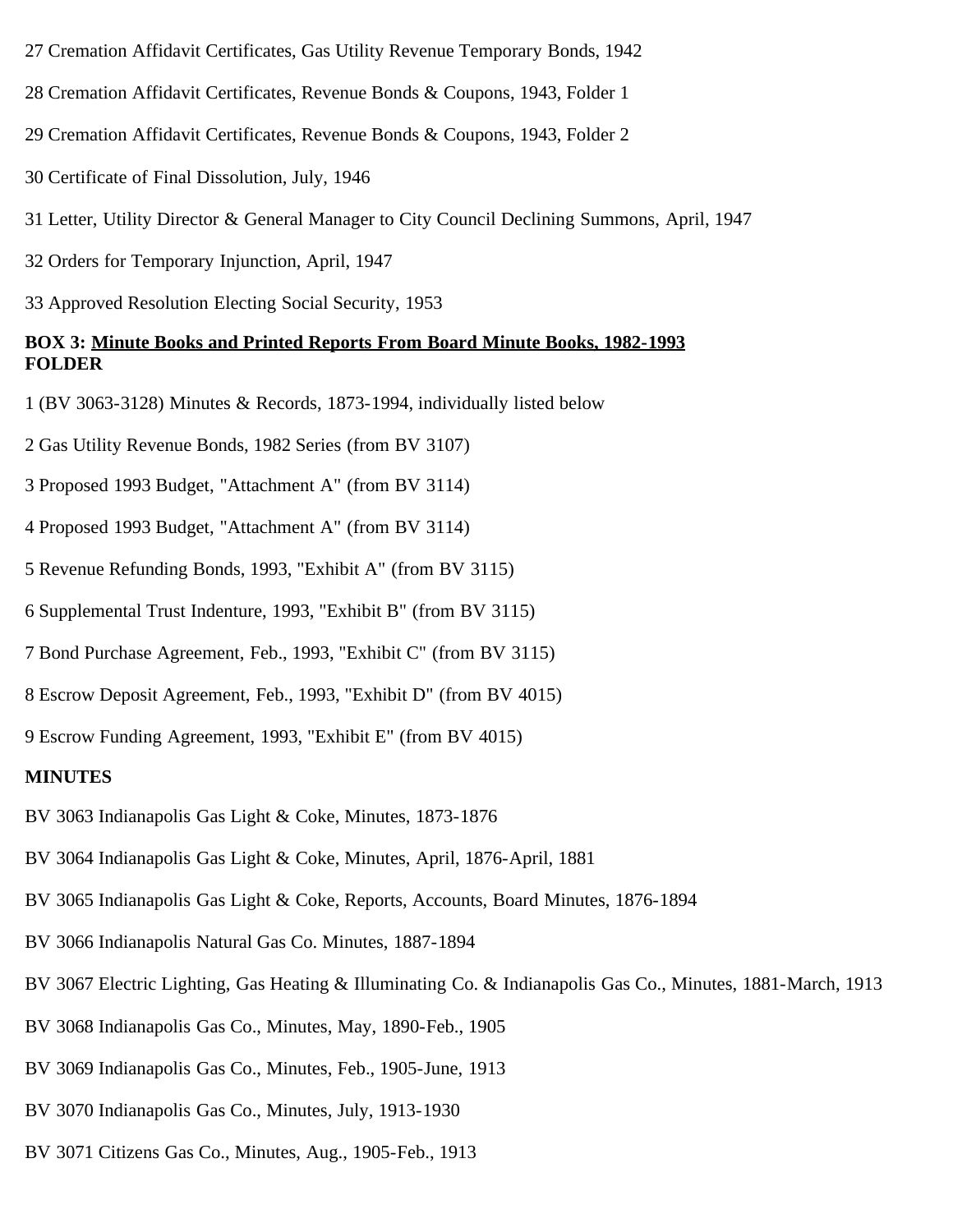- BV 3072 Citizens Gas Co., Minutes, Feb., 1913-June, 1918
- BV 3073 Citizens Gas Co., Minutes, July, 1918-Aug., 1930
- BV 3074 Citizens Gas & Coke, Board Minutes, June, 1929-Sept., 1935
- BV 3075 Citizens Gas & Coke, Board Minutes, Sept., 1935-Dec., 1935
- BV 3076 Citizens Gas & Coke, Board Minutes, 1936
- BV 3077 Citizens Gas & Coke, Board Minutes, 1937
- BV 3078 Citizens Gas & Coke, Board Minutes, 1938
- BV 3079 Citizens Gas & Coke, Board Minutes, 1939
- BV 3080 Citizens Gas & Coke, Board Minutes, 1940
- BV 3081 Citizens Gas & Coke, Board Minutes, 1941
- BV 3082 Citizens Gas & Coke, Board Minutes, 1942
- BV 3083 Citizens Gas & Coke, Board Minutes, 1943-1944
- BV 3084 Citizens Gas & Coke, Board Minutes, 1945-1946
- BV 3085 Citizens Gas & Coke, Board Minutes, 1947-1948
- BV 3086 Citizens Gas & Coke, Board Minutes, 1949
- BV 3087 Citizens Gas & Coke, Board Minutes, 1950-Sept., 1951
- BV 3088 Citizens Gas & Coke, Board Minutes, Nov., 1951-Jan., 1953
- BV 3089 Citizens Gas & Coke, Board Minutes, Feb., 1953-Dec., 1953
- BV 3090 Citizens Gas & Coke, Board Minutes, Jan., 1954-May, 1955
- BV 3091 Citizens Gas & Coke, Board Minutes, June, 1955-May, 1957
- BV 3092 Citizens Gas & Coke, Board Minutes, June, 1957-Nov., 1958
- BV 3093 Citizens Gas & Coke, Board Minutes, Jan., 1959-June, 1960
- BV 3094 Citizens Gas & Coke, Board Minutes, July, 1960-Oct., 1961
- BV 3095 Citizens Gas & Coke, Board Minutes, Nov. 1961-April, 1963
- BV 3096 Citizens Gas & Coke, Board Minutes, June, 1963-Aug., 1964
- BV 3097 Citizens Gas & Coke, Board Minutes, Sept., 1964-Dec., 1965
- BV 3098 Citizens Gas & Coke, Board Minutes, Jan., 1966-March, 1967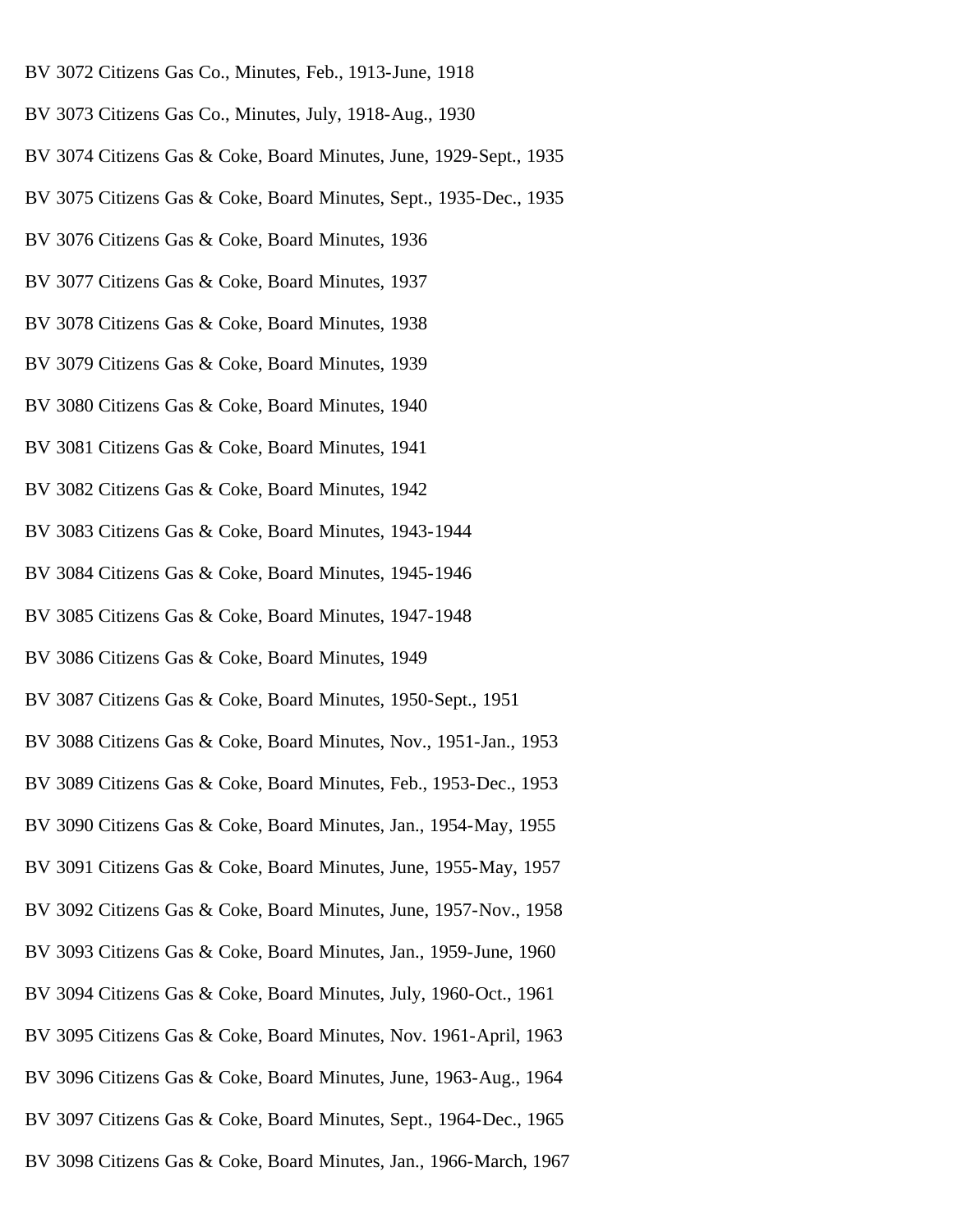- BV 3099 Citizens Gas & Coke, Board Minutes, May, 1967-Sept., 1968
- BV 3100 Citizens Gas & Coke, Board Minutes, Oct., 1968-Sept., 1969
- BV 3101 Citizens Gas & Coke, Board Minutes, Oct., 1969-May, 1971
- BV 3102 Citizens Gas & Coke, Board Minutes, June, 1971-July, 1972
- BV 3103 Citizens Gas & Coke, Board Minutes, Sept., 1972-Dec., 1974
- BV 3104 Citizens Gas & Coke, Board Minutes, Jan., 1975-Dec., 1977
- BV 3105 Citizens Gas & Coke, Board Minutes, Jan., 1978-Nov., 1979
- BV 3106 Citizens Gas & Coke, Board Minutes, 1980-1981
- BV 3107 Citizens Gas & Coke, Board Minutes, Jan., 1981-Oct., 1983
- BV 3108 Citizens Gas & Coke, Board Minutes, 1984-1985
- BV 3109 Citizens Gas & Coke, Board Minutes, 1986
- BV 3110 Citizens Gas & Coke, Board Minutes, 1987
- BV 3111 Citizens Gas & Coke, Board Minutes, 1988
- BV 3112 Citizens Gas & Coke, Board Minutes, 1989
- BV 3113 Citizens Gas & Coke, Board Minutes, 1990-1991
- BV 3114 Citizens Gas & Coke, Board Minutes, 1992
- BV 3115 Citizens Gas & Coke, Board Minutes, 1993-1994
- BV 3116 Citizens Gas & Coke, Trustees Minutes, 1930-1945
- BV 3117 Citizens Gas & Coke, Trustees Minutes, 1946-Aug., 1963
- BV 3118 Citizens Gas & Coke, Trustees Minutes, Nov., 1963-Dec., 1972
- BV 3119 Citizens Gas & Coke, Trustees Minutes, July, 1973-Dec., 1980
- BV 3120 Citizens Gas & Coke, Trustees Minutes, Dec., 1981-Dec., 1986
- BV 3121 Citizens Gas Co., Exec. Comm. Minutes, Aug., 1923-May, 1933
- BV 3122 Citizens Gas Co., Exec. Comm. Minutes, May, 1933-Aug., 1935
- BV 3123 Citizens Gas Co., Records, Papers, Correspondence, Trustees of Utilities, Board of Directors, June, 1929- Dec., 1934
- BV 3124 Milburn By-Products, Board Minutes, Jan., 1918-June, 1935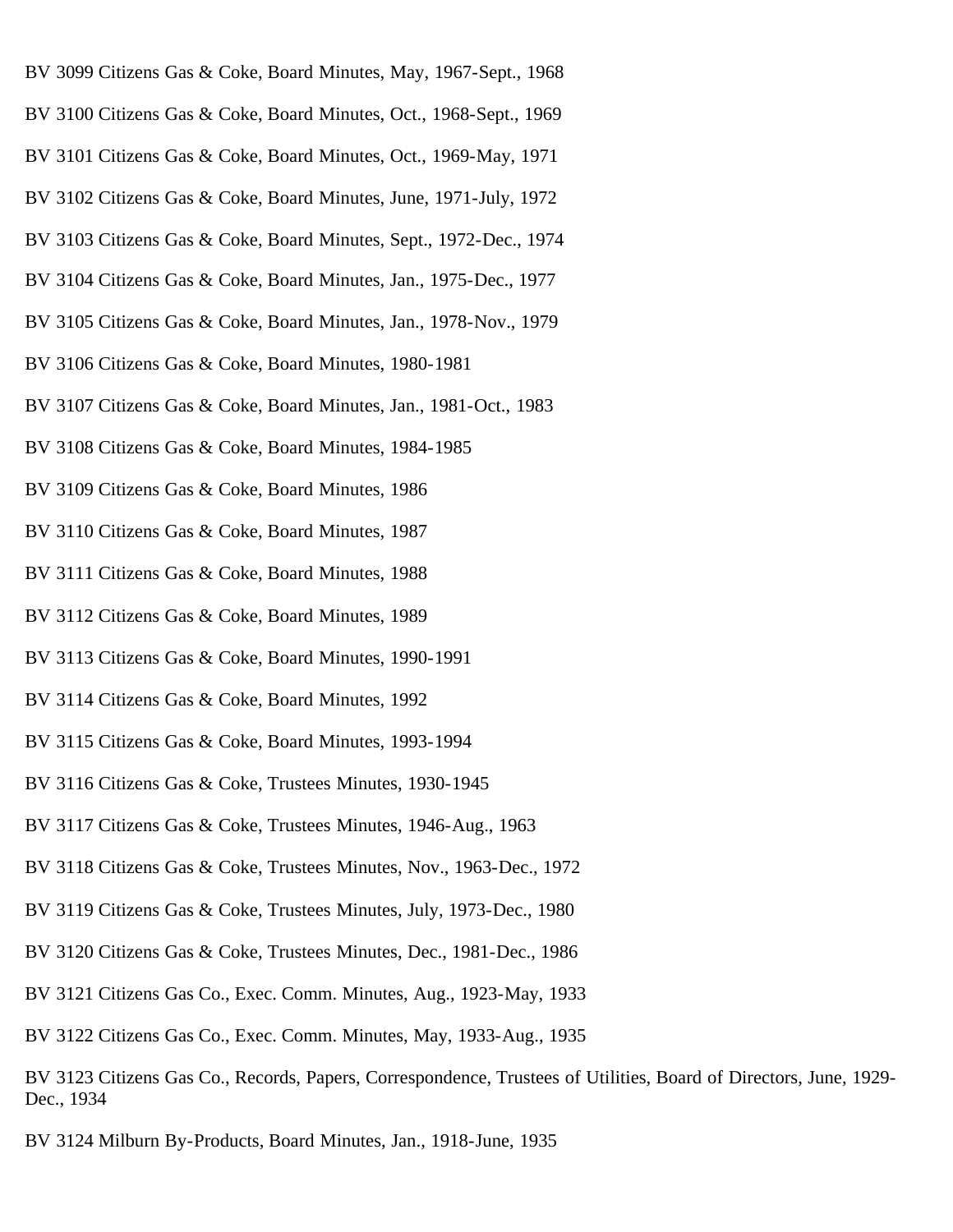- BV 3125 Milburn By-Products, Board Minutes, Dec., 1935-Oct., 1942
- BV 3126 Milburn By-Products, Board Minutes, 1943-1955
- BV 3127 Milburn/Citizens By-Products Board Minutes, March, 1956-May, 1967
- BV 3128 Citizens By-Products, Board Minutes, Nov., 1967-Dec., 1985

# **BOX 4: Accounting Reports, August, 1935-December, 1935; Report on Condition of Affairs, April, 1936-1939 FOLDER**

- 1 Accounting Reports, Aug., 1935-Dec., 1935, Folder 1
- 2 Accounting Reports, Aug., 1935-Dec., 1935, Folder 2
- 3 Accounting Reports, Aug., 1935-Dec., 1935, Folder 3
- 4 Accounting Reports, Aug., 1935-Dec., 1935, Folder 4
- 5 Report on Condition of Affair, April, 1936-Dec., 1937, Folder 1
- 6 Report on Condition of Affair, April, 1936-Dec., 1937, Folder 2
- 7 Report on Condition of Affair, April, 1936-Dec., 1937, Folder 3
- 8 Report on Condition of Affair, April, 1936-Dec., 1937, Folder 4
- 9 Report on Condition of Affair, April, 1936-Dec., 1937, Folder 5
- 10 Report on Condition of Affair, 1938-1939, Folder 1
- 11 Report on Condition of Affair, 1938-1939, Folder 2
- 12 Report on Condition of Affair, 1938-1939, Folder 3
- 13 Report on Condition of Affair, 1938-1939, Folder 4

#### **BOX 5: Report on Condition of Affair, 1940-1946 FOLDER**

- 1 Report on Condition of Affair, 1940-1941, Folder 1
- 2 Report on Condition of Affair, 1940-1941, Folder 2
- 3 Report on Condition of Affair, 1940-1941, Folder 3
- 4 Report on Condition of Affair, 1940-1941, Folder 4
- 5 Report on Condition of Affair, 1942-1943, Folder 1
- 6 Report on Condition of Affair, 1942-1943, Folder 2
- 7 Report on Condition of Affair, 1942-1943, Folder 3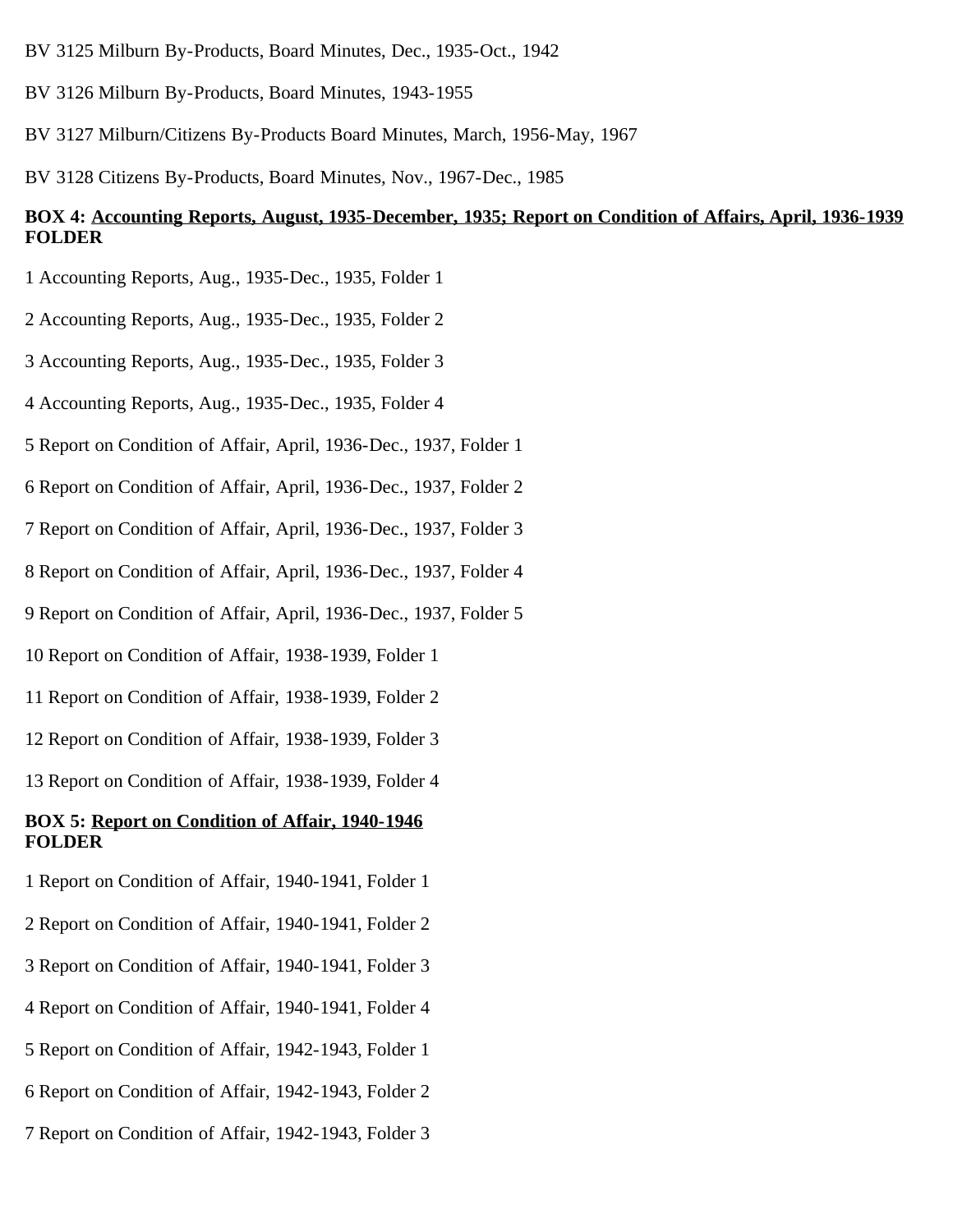- 8 Report on Condition of Affair, 1944-1946, Folder 1
- 9 Report on Condition of Affair, 1944-1946, Folder 2
- 10 Report on Condition of Affair, 1944-1946, Folder 3

# **BOX 6: Monthly Reports, 1935; Utility Monthly Statements, 1936-1937 FOLDER**

- 1 Monthly Reports, 1935, Folder 1
- 2 Monthly Reports, 1935, Folder 2
- 3 Monthly Reports, 1935, Folder 3
- 4 Monthly Reports, 1935, Folder 4
- 5 Utility Monthly Statements, 1936, Folder 1
- 6 Utility Monthly Statements, 1936, Folder 2
- 7 Utility Monthly Statements, 1936, Folder 3
- 8 Utility Monthly Statements, 1936, Folder 4
- 9 Utility Monthly Statements, 1936, Folder 5
- 10 Utility Monthly Statements, 1937, Folder 1
- 11 Utility Monthly Statements, 1937, Folder 2

#### **BOX 7: Utility Monthly Statements, 1937-1938 FOLDER**

- 1 Utility Monthly Statements, 1937, Folder 3
- 2 Utility Monthly Statements, 1937, Folder 4
- 3 Utility Monthly Statements, 1937, Folder 5
- 4 Utility Monthly Statements, 1937, Folder 6
- 5 Utility Monthly Statements, 1938, Folder 1
- 6 Utility Monthly Statements, 1938, Folder 2
- 7 Utility Monthly Statements, 1938, Folder 3
- 8 Utility Monthly Statements, 1938, Folder 4
- 9 Utility Monthly Statements, 1938, Folder 5
- 10 Utility Monthly Statements, 1938, Folder 6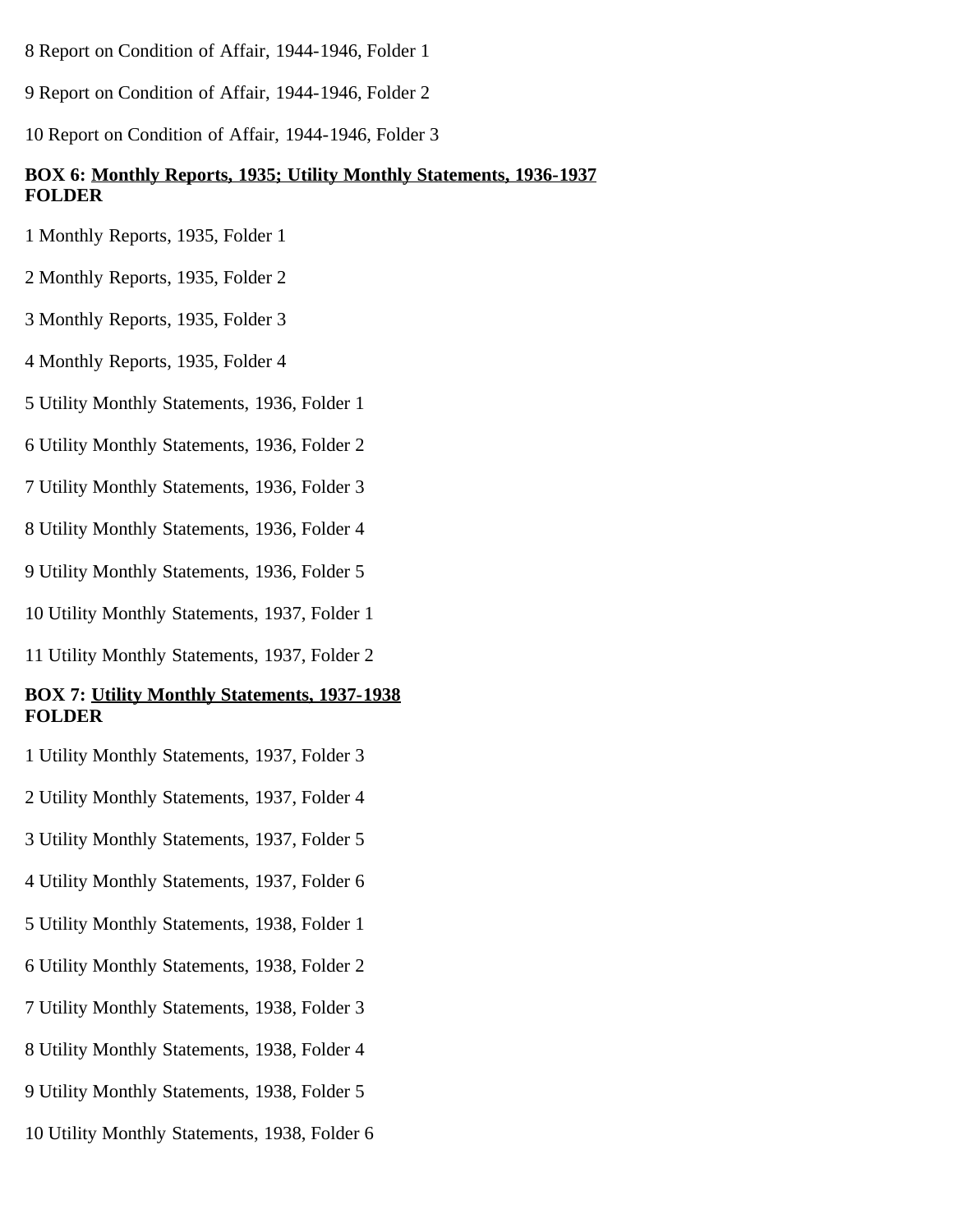11 Utility Monthly Statements, 1938, Folder 7

# **BOX 8: Utility Monthly Statements, 1939; Comparative Financial Statements, 1947-1950 FOLDER**

- 1 Utility Monthly Statements, 1939, Folder 1
- 2 Utility Monthly Statements, 1939, Folder 2
- 3 Utility Monthly Statements, 1939, Folder 3
- 4 Utility Monthly Statements, 1939, Folder 4
- 5 Utility Monthly Statements, 1939, Folder 5
- 6 Utility Monthly Statements, 1939, Folder 6
- 7 Utility Monthly Statements, 1939, Folder 7
- 8 Comparative Financial Statements, 1947-1950, Folder 1
- 9 Comparative Financial Statements, 1947-1950, Folder 2
- 10 Comparative Financial Statements, 1947-1950, Folder 3
- 11 Comparative Financial Statements, 1947-1950, Folder 4
- 12 Comparative Financial Statements, 1947-1950, Folder 5
- 13 Comparative Financial Statements, 1947-1950, Folder 6

# **BOX 9: Comparative Financial Statements, 1947-1955 FOLDER**

- 1 Comparative Financial Statements, 1947-1950, Folder 7
- 2 Comparative Financial Statements, 1947-1950, Folder 8
- 3 Comparative Financial Statements, 1951-1953, Folder 1
- 4 Comparative Financial Statements, 1951-1953, Folder 2
- 5 Comparative Financial Statements, 1951-1953, Folder 3
- 6 Comparative Financial Statements, 1951-1953, Folder 4
- 7 Comparative Financial Statements, 1951-1953, Folder 5
- 8 Comparative Financial Statements, 1951-1953, Folder 6
- 9 Comparative Financial Statements, 1954-1955, Folder 1
- 10 Comparative Financial Statements, 1954-1955, Folder 2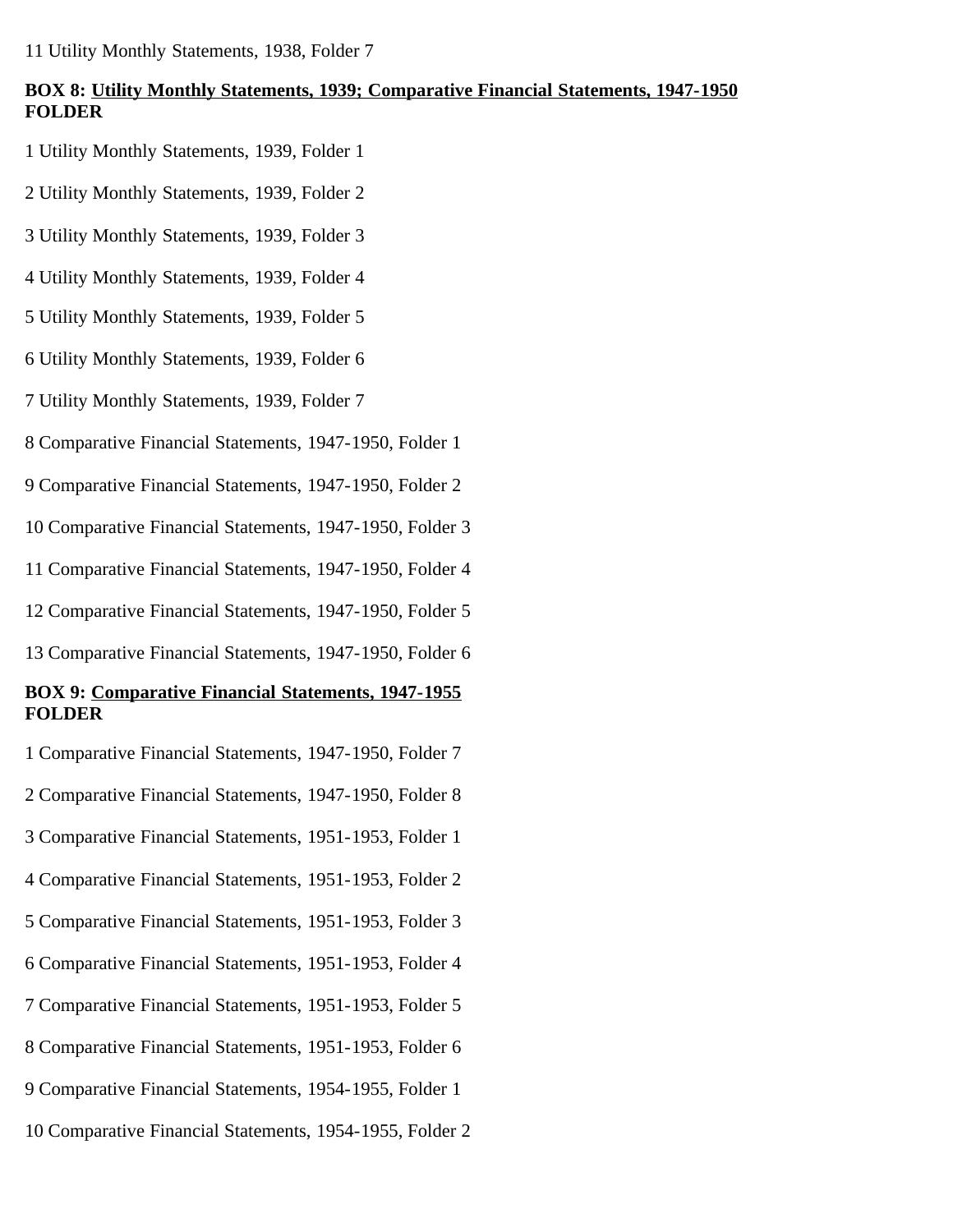11 Comparative Financial Statements, 1954-1955, Folder 3

12 Comparative Financial Statements, 1954-1955, Folder 4

#### **BOX 10: Operating Reports, 1956 FOLDER**

1 Operating Reports, January, 1956-June, 1956, Folder 1

2 Operating Reports, January, 1956-June, 1956, Folder 2

3 Operating Reports, January, 1956-June, 1956, Folder 3

4 Operating Reports, January, 1956-June, 1956, Folder 4

5 Operating Reports, January, 1956-June, 1956, Folder 5

6 Operating Reports, January, 1956-June, 1956, Folder 6

7 Operating Reports, July, 1956-December, 1956, Folder 1

8 Operating Reports, July, 1956-December, 1956, Folder 2

9 Operating Reports, July, 1956-December, 1956, Folder 3

10 Operating Reports, July, 1956-December, 1956, Folder 4

11 Operating Reports, July, 1956-December, 1956, Folder 5

12 Operating Reports, July, 1956-December, 1956, Folder 6

## **BOX 11: Operating Reports, 1957 FOLDER**

1 Operating Reports, January, 1957-June, 1957, Folder 1

2 Operating Reports, January, 1957-June, 1957, Folder 2

3 Operating Reports, January, 1957-June, 1957, Folder 3

4 Operating Reports, January, 1957-June, 1957, Folder 4

5 Operating Reports, January, 1957-June, 1957, Folder 5

6 Operating Reports, January, 1957-June, 1957, Folder 6

7 Operating Reports, July, 1957-December, 1957, Folder 1

8 Operating Reports, July, 1957-December, 1957, Folder 2

9 Operating Reports, July, 1957-December, 1957, Folder 3

10 Operating Reports, July, 1957-December, 1957, Folder 4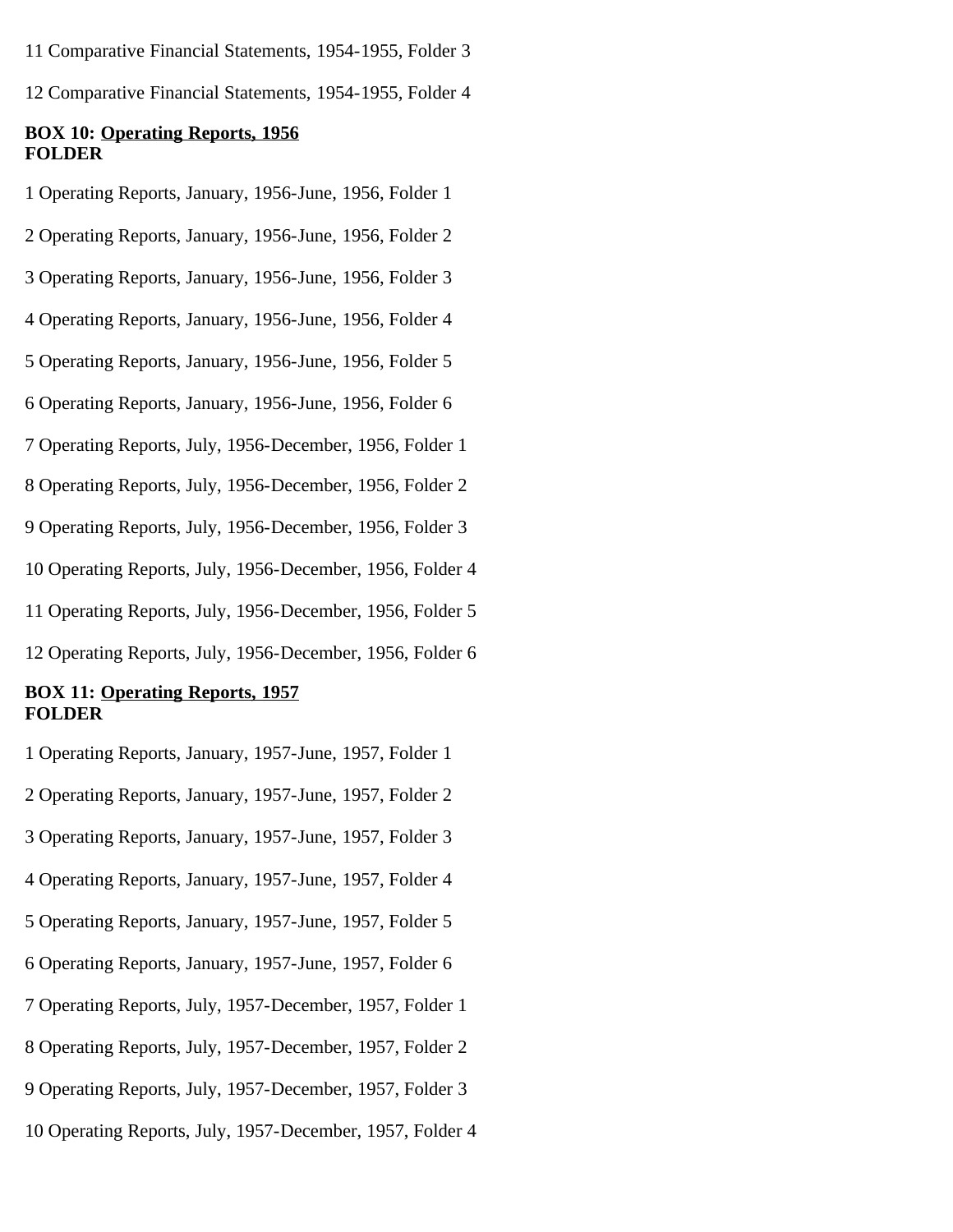11 Operating Reports, July, 1957-December, 1957, Folder 5

12 Operating Reports, July, 1957-December, 1957, Folder 6

#### **BOX 12: Operating Reports, 1958 FOLDER**

1 Operating Reports, January, 1958-June, 1958, Folder 1

2 Operating Reports, January, 1958-June, 1958, Folder 2

3 Operating Reports, January, 1958-June, 1958, Folder 3

4 Operating Reports, January, 1958-June, 1958, Folder 4

5 Operating Reports, January, 1958-June, 1958, Folder 5

6 Operating Reports, January, 1958-June, 1958, Folder 6

7 Operating Reports, July, 1958-December, 1958, Folder 1

8 Operating Reports, July, 1958-December, 1958, Folder 2

9 Operating Reports, July, 1958-December, 1958, Folder 3

10 Operating Reports, July, 1958-December, 1958, Folder 4

11 Operating Reports, July, 1958-December, 1958, Folder 5

12 Operating Reports, July, 1958-December, 1958, Folder 6

# **BOX 13: Operating Reports, 1959 FOLDER**

1 Operating Reports, January, 1959-June, 1959, Folder 1

2 Operating Reports, January, 1959-June, 1959, Folder 2

3 Operating Reports, January, 1959-June, 1959, Folder 3

4 Operating Reports, January, 1959-June, 1959, Folder 4

5 Operating Reports, January, 1959-June, 1959, Folder 5

6 Operating Reports, January, 1959-June, 1959, Folder 6

7 Operating Reports, July, 1959-December, 1959, Folder 1

8 Operating Reports, July, 1959-December, 1959, Folder 2

9 Operating Reports, July, 1959-December, 1959, Folder 3

10 Operating Reports, July, 1959-December, 1959, Folder 4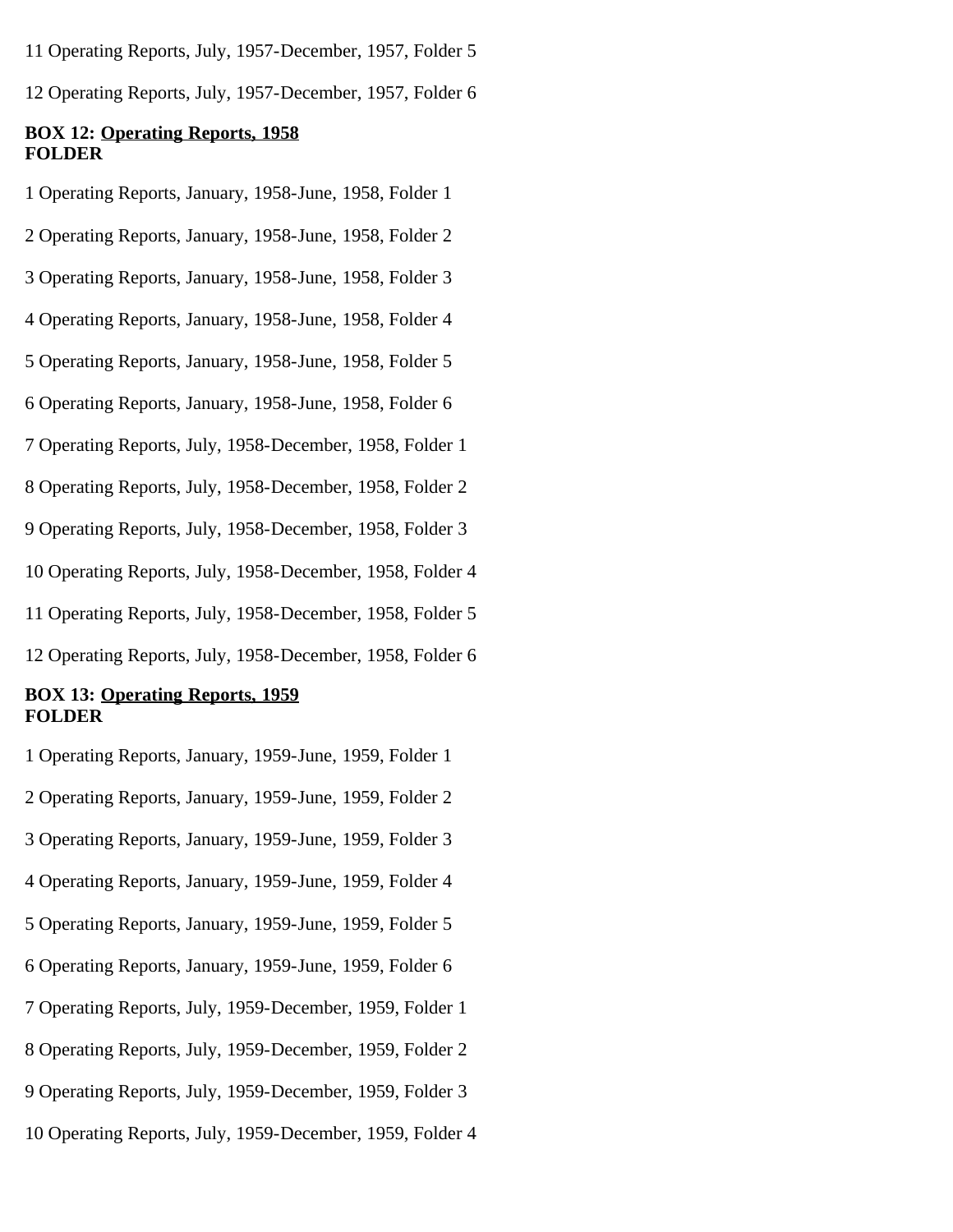11 Operating Reports, July, 1959-December, 1959, Folder 5

12 Operating Reports, July, 1959-December, 1959, Folder 6

# **BOX 14: Quarterly & Annual Reports, 1935-1950 FOLDER**

- 1 Quarterly & Annual Reports, 1935-1936
- 2 Quarterly & Annual Reports, 1937
- 3 Quarterly & Annual Reports, 1938
- 4 Quarterly & Annual Reports, 1939
- 5 Quarterly & Annual Reports, 1940
- 6 Quarterly & Annual Reports, 1941
- 7 Quarterly, Annual & Interim Reports, 1942
- 8 Quarterly & Annual Reports, 1943
- 9 Quarterly & Annual Reports, 1944
- 10 Quarterly & Annual Reports, 1945
- 11 Quarterly & Annual Reports, 1946
- 12 Quarterly & Annual Reports, 1947
- 13 Quarterly & Annual Reports, 1948
- 14 Quarterly & Annual Reports, 1949
- 15 Quarterly & Annual Reports, 1950

# **BOX 15: Publication, Clippings & Publicity, 1938-1972 FOLDER**

- 1 *Gas*, November, 1955
- 2 *800 B.T.U. Conversion Manual*, 1956
- 3 Gas Conversion Brochure, n.d.
- 4 Gas Revenue Bonds, 1961
- 5 Publicity--News Releases, 1967, Folder 1
- 6 Publicity--News Releases, 1967, Folder 2
- 7 Publicity--News Releases, 1967, Folder 3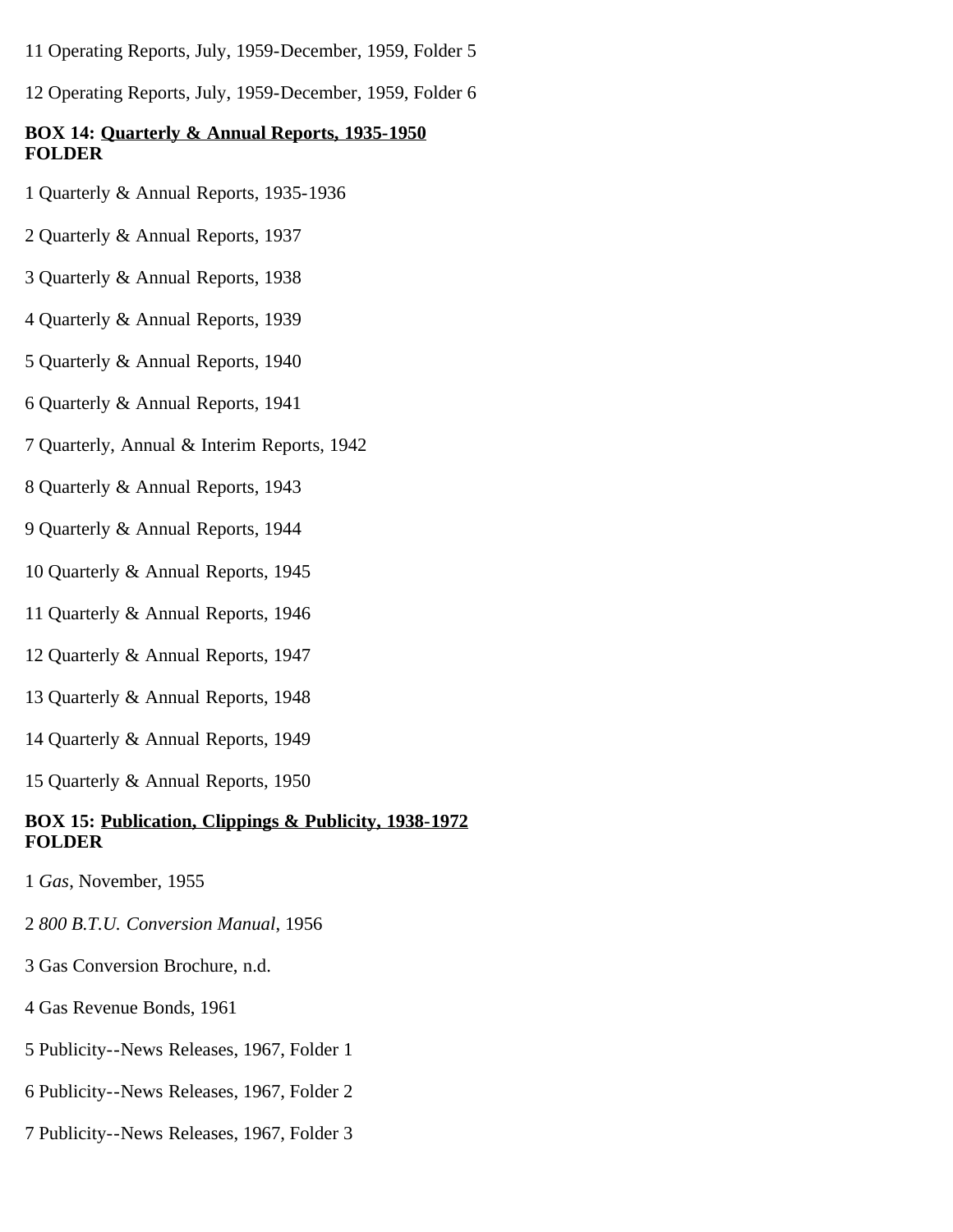- 8 *The Gas Flame*, April, 1970-October, 1971
- 9 Clippings, "Years of Progress," 1938-1941, Folder 1
- 10 Clippings, "Years of Progress," 1938-1941, Folder 2
- 11 Clippings, 1940-1944
- 12 "Old Clippings," 1947-1949
- 13 Clippings, 1956-1957
- 14 Clippings & Notes, 1969-1972
- 15 Clippings, 1970-1972

#### **BOX 16: Scrapbooks, 1933-1954 FOLDER**

- 1 (BV 3129-3164) Scrapbooks, 1912-1972, individually listed below
- 2 (OMB 61) Scrapbook, 1949-1950
- 3 (OMB 61) Scrapbook, 1952-1954
- 4 (OMB 61) Scrapbook, 1937-1938

#### **SCRAPBOOKS**

- BV 3129 Scrapbook, April, 1912-July, 1913
- BV 3130 Scrapbook, Sept., 1917-Dec., 1919
- BV 3131 Scrapbook, May, 1928-June, 1931
- BV 3132 Scrapbook, Jan., 1934-March, 1934
- BV 3133 Scrapbook, Oct., 1935-Nov., 1935
- BV 3134 Scrapbook, Oct., 1937-June, 1938
- BV 3135 Scrapbook, Oct., 1937-Aug., 1939
- BV 3136 Scrapbook, Aug., 1939-Dec., 1945
- BV 3137 Scrapbook, Jan., 1946-April, 1947
- BV 3138 Scrapbook, Dec., 1946-March, 1948 (V.C. Seiter)
- BV 3139 Scrapbook, April, 1947-April, 1949
- BV 3140 Scrapbook, April, 1948-Jan., 1949 (V.C. Seiter)
- BV 3141 Scrapbook, Jan., 1949-June, 1950 (V.C. Seiter)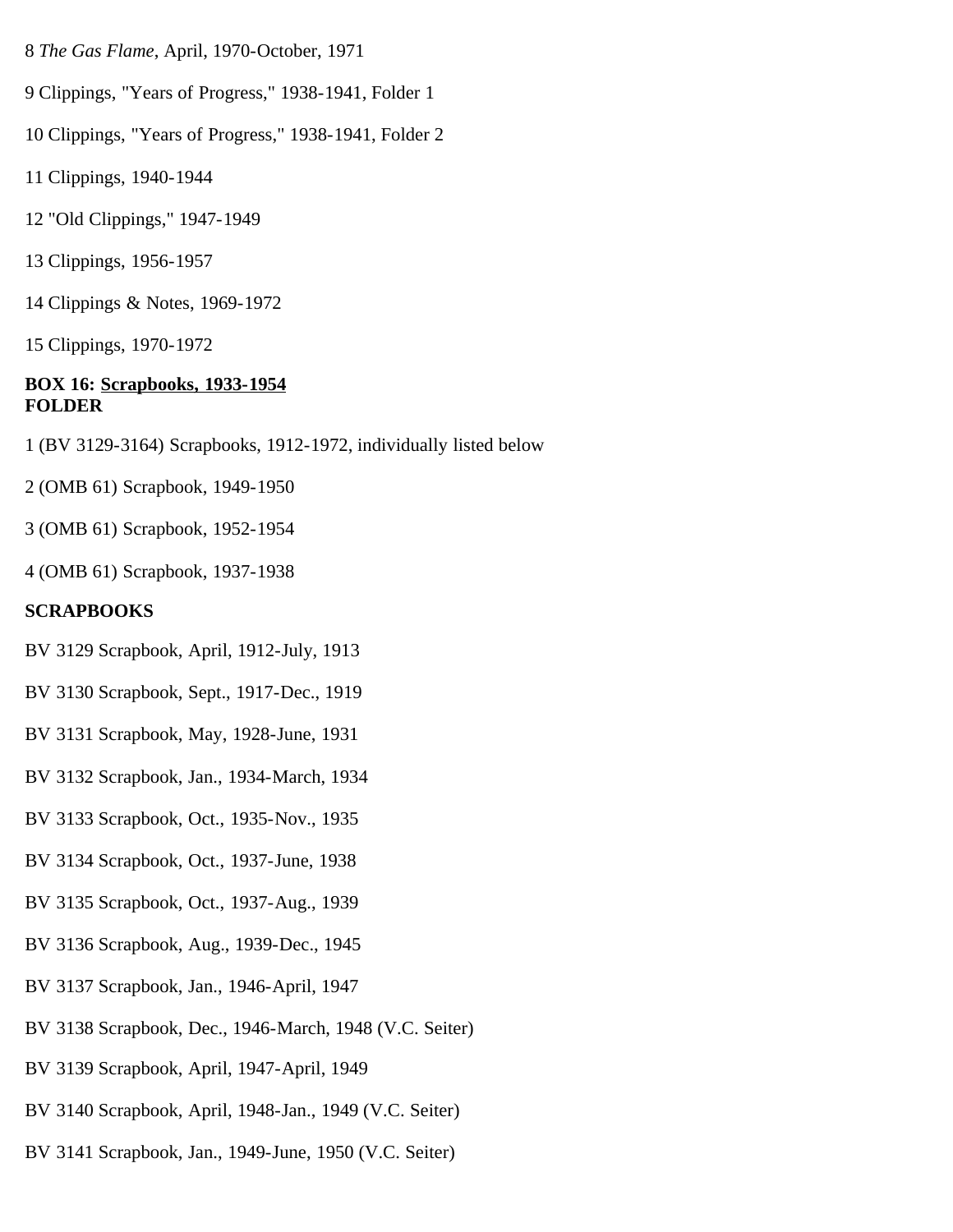- BV 3142 Scrapbook, May, 1949-July, 1954
- BV 3143 Scrapbook, June, 1950-May, 1954
- BV 3144 Scrapbook, Aug., 1954-May, 1957
- BV 3145 Scrapbook, March, 1954-July, 1955 (V.C. Seiter)
- BV 3146 Scrapbook, July, 1955-March, 1958 (V.C. Seiter)
- BV 3147 Scrapbook, May, 1954-March, 1956
- BV 3148 Scrapbook, April, 1958-Sept., 1961 (V.C. Seiter)
- BV 3149 Scrapbook, March, 1959-Aug., 1960
- BV 3150 Scrapbook, Aug., 1960-March, 1962
- BV 3151 Scrapbook, Sept., 1961-July, 1964
- BV 3152 Scrapbook, March, 1962-June, 1963
- BV 3153 Scrapbook, June, 1963-Aug., 1964
- BV 3154 Scrapbook, Aug., 1964-March, 1965
- BV 3155 Scrapbook, Aug., 1964-Nov., 1966 (V.C. Seiter)
- BV 3156 Scrapbook, March, 1965-Sept., 1965
- BV 3157 Scrapbook, Sept., 1965-Nov., 1965
- BV 3158 Scrapbook, Sept., 1965-Oct., 1966 (V.C. Seiter)
- BV 3159 Scrapbook, Nov., 1966-Aug., 1968
- BV 3160 Scrapbook, Nov., 1967-Aug., 1968
- BV 3161 Scrapbook, Jan., 1966-June, 1970 (Favorable)
- BV 3162 Scrapbook, Oct., 1967-June, 1970 (Unfavorable)
- BV 3163 Scrapbook, June, 1970-Dec., 1971
- BV 3164 Scrapbook, Dec., 1971-Oct., 1972

## **BOX 17: Advertising Books, 1967, 1973; Clippings, 1947-1948 FOLDER**

- 1 (OMB 61) Clippings, 1947-1948
- 2 (OMB 61) Advertising Book, 1967